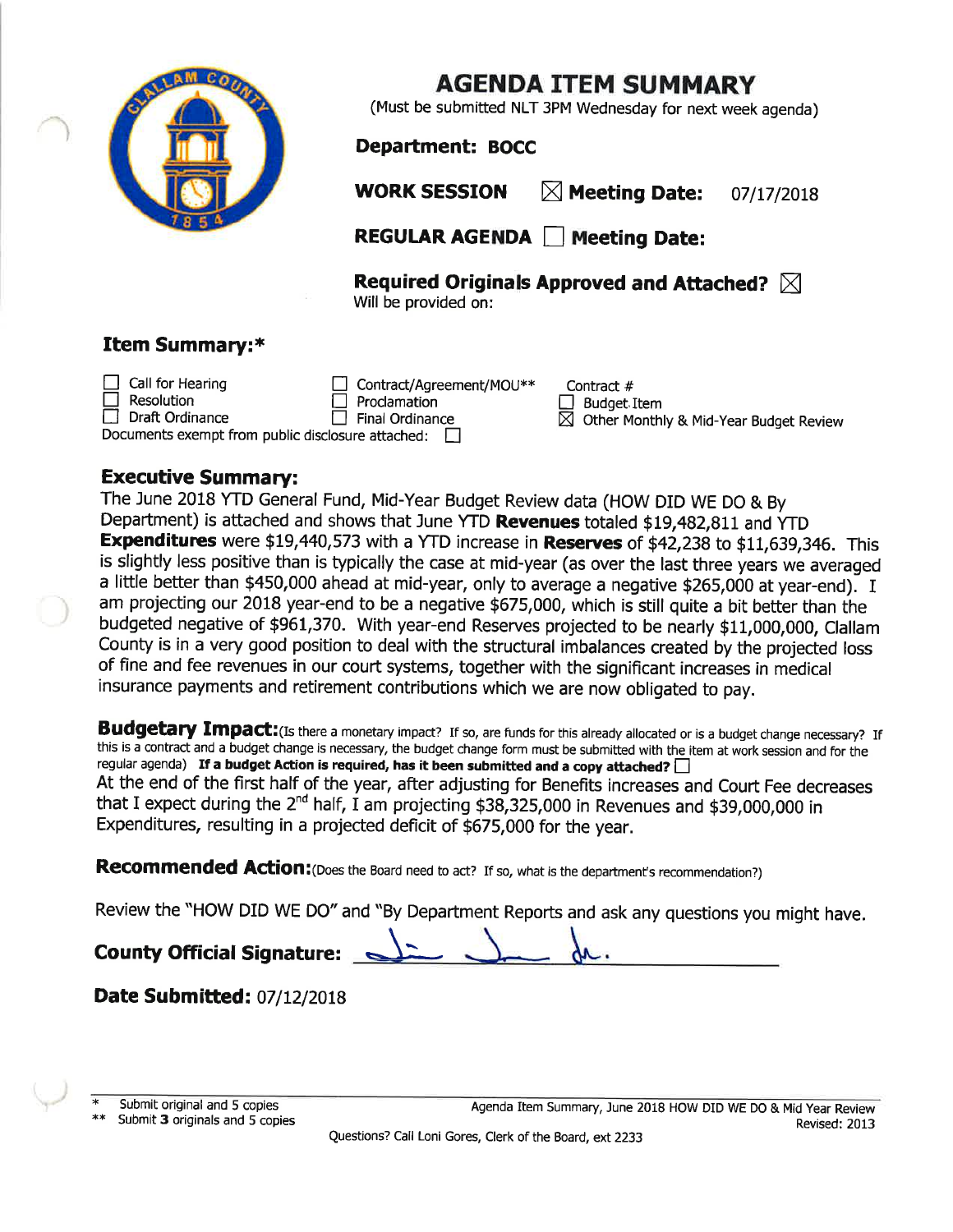| HOW DID WE DO? With 6/12-Year Projection |                  |                                                 |                                    |               |             |                      |                                   |              |                      |                  |        |
|------------------------------------------|------------------|-------------------------------------------------|------------------------------------|---------------|-------------|----------------------|-----------------------------------|--------------|----------------------|------------------|--------|
|                                          |                  |                                                 |                                    |               |             |                      |                                   |              |                      |                  |        |
| <b>Revenues by Object (Source)</b>       | 2018             |                                                 | Thru Jun                           |               |             | <b>Previous Year</b> | <b>Three Year</b>                 | 2017         | Thru Jun             |                  |        |
|                                          | <b>Annual</b>    | <b>YTD Budget</b>                               | <b>Actual</b>                      | % of          |             | Comparative          | Comparative                       |              |                      | % of             | 3 year |
|                                          | 2018 Budget      | Projection                                      | <b>2018 YTD</b>                    | <b>Budget</b> |             | projection           | projection                        | 2017 Actual  | <b>2017 YTD</b>      | <b>Actual</b>    | Avg %  |
| <b>Total General Fund Revenue</b>        | 39,785,311       | \$.<br>20,678,827                               | 19,482,811                         | 48.97%        | -S          | 38,657,824           | \$.<br>37,484,219                 | 37,092,065   | 18,693,698           | 50.40%           | 51.98% |
| <b>Total General Fund Expense</b>        | 40,746,681       | \$.<br>20,473,664                               | 19,440,573                         | 47.71%        | -S          | 38,127,264           | 38,690,623<br>S.                  | 36,760,383   | 18,743,619           | 50.99%           | 50.25% |
| <b>Net Change in Reserves</b>            | $-961,370$       | 205,163                                         | 42,238                             |               |             | 530,560              | $-1,206,404$                      | 331,682      | $-49,921$            |                  |        |
| <b>Beginning Fund Balance</b>            | \$<br>11,597,108 |                                                 | \$11,639,346                       |               |             |                      |                                   | \$11,314,557 |                      |                  |        |
| <b>Taxes</b>                             | 18,408,350       | 9,749,704<br>-S                                 | 9,531,862                          | 51.78% \$     |             |                      | 18,355,050 \$ 17,997,044          | 17,368,554   | 9,019,570            | 51.93%           | 52.96% |
|                                          |                  |                                                 | 6/12-Year projection:              |               |             | \$18,400,000         |                                   | 2016         | 8,493,408            |                  |        |
|                                          |                  |                                                 |                                    |               |             |                      |                                   | 2015         |                      | 52.16%           |        |
| Licenses & Permits                       | 996,294          | $\mathcal{S}$<br>488,253                        | 481,813                            | 48.36% \$     |             | 966,707              | S.<br>983,154                     | 900,131      | 8,669,733<br>448,631 | 54.80%<br>49.84% | 49.01% |
|                                          |                  |                                                 | 6/12-Year projection:              |               |             | \$975,000            |                                   |              |                      |                  |        |
|                                          |                  |                                                 |                                    |               |             |                      |                                   | 2016<br>2015 | 391,534              | 48.84%           |        |
| Intergovernmental Revenues               | 7,324,774        | $\mathcal{S}$<br>4,633,007                      | 3,592,852                          | 49.05% \$     |             | 5,680,973            | $\boldsymbol{\zeta}$<br>5,680,291 | 5,894,437    | 340,851<br>3,727,854 | 48.34%<br>63.24% | 63.25% |
|                                          |                  |                                                 | 6/12-Year projection:              |               |             | \$5,700,000          |                                   | 2016         | 3,484,817            | 65.13%           |        |
|                                          |                  |                                                 |                                    |               |             |                      |                                   | 2015         | 3,006,530            | 61.38%           |        |
| Charges for Goods & Services             | 8,840,031        | 'S<br>3,910,467                                 | 4,042,732                          | 45.73% \$     |             | 9,653,668            | S.<br>9,139,031                   | 8,782,607    | 3,677,952            | 41.88%           | 44.24% |
|                                          |                  |                                                 | 6/12-Year projection:              |               |             | \$9,400,000          |                                   | 2016         | 3,479,592            | 43.93%           |        |
|                                          |                  |                                                 |                                    |               |             |                      |                                   | 2015         | 3,425,359            | 46.90%           |        |
| Fines & Forfeits                         | 1,098,300        | $\sqrt{5}$<br>584,129                           | 553,739                            | $50.42\%$ \$  |             | 1,067,663            | S.<br>1,041,159                   | 1,074,033    | 557,043              | 51.86%           | 53.18% |
|                                          |                  |                                                 | 6/12-Year projection:              |               | \$1,000,000 |                      | 2016                              | 606,500      | 53.26%               |                  |        |
|                                          |                  |                                                 |                                    |               |             |                      |                                   | 2015         | 459,171              | 54.43%           |        |
| Miscellaneous                            | 2,113,712        | S.<br>1,021,206                                 | 1,064,430                          | 50.36%        |             | 2,299,475            | $\mathfrak{S}$<br>2,203,179       | 2,013,390    | 932,001              | 46.29%           | 48.31% |
|                                          |                  |                                                 | 6/12-Year projection:              |               |             | \$2,250,000          |                                   | 2016         | 902,901              | 49.32%           |        |
|                                          |                  |                                                 |                                    |               |             |                      |                                   | 2015         | 777,217              | 49.33%           |        |
| <b>Other Financing Sources</b>           | 1,003,850        | S.<br>453,891                                   | 215,383                            | $21.46\%$ \$  |             | 689,774              | $\mathcal{S}$<br>476,353          | 1,058,913    | 330,647              | 31.23%           | 45.22% |
|                                          |                  |                                                 | 6/12-Year projection:              |               |             | \$600,000            |                                   | 2016         | 517,957              | 46.27%           |        |
|                                          |                  |                                                 |                                    |               |             |                      |                                   | 2015         | 340,734              | 58.15%           |        |
| Total General Fund Revenue               |                  | <b>39,785,311</b> $\vert \sin 20.678,827 \vert$ | 19,482,811                         | 48.97% \$     |             |                      | 38,657,824 \$ 37,484,219          | 37,092,065   | 18,693,698           | 50.40%           | 51.98% |
|                                          |                  |                                                 | 6/12-Year projection: Revenues     |               |             | \$38,325,000         |                                   | 2016         | 17,876,709           | 51.90%           |        |
|                                          |                  |                                                 | 6/12-Year projection: Expenditures |               |             | \$39,000,000         |                                   | 2015         | 17,019,595           | 53.63%           |        |
|                                          |                  |                                                 |                                    |               |             | $-5675,000$          |                                   |              |                      |                  |        |
|                                          |                  |                                                 |                                    |               |             |                      |                                   |              |                      |                  |        |

¥.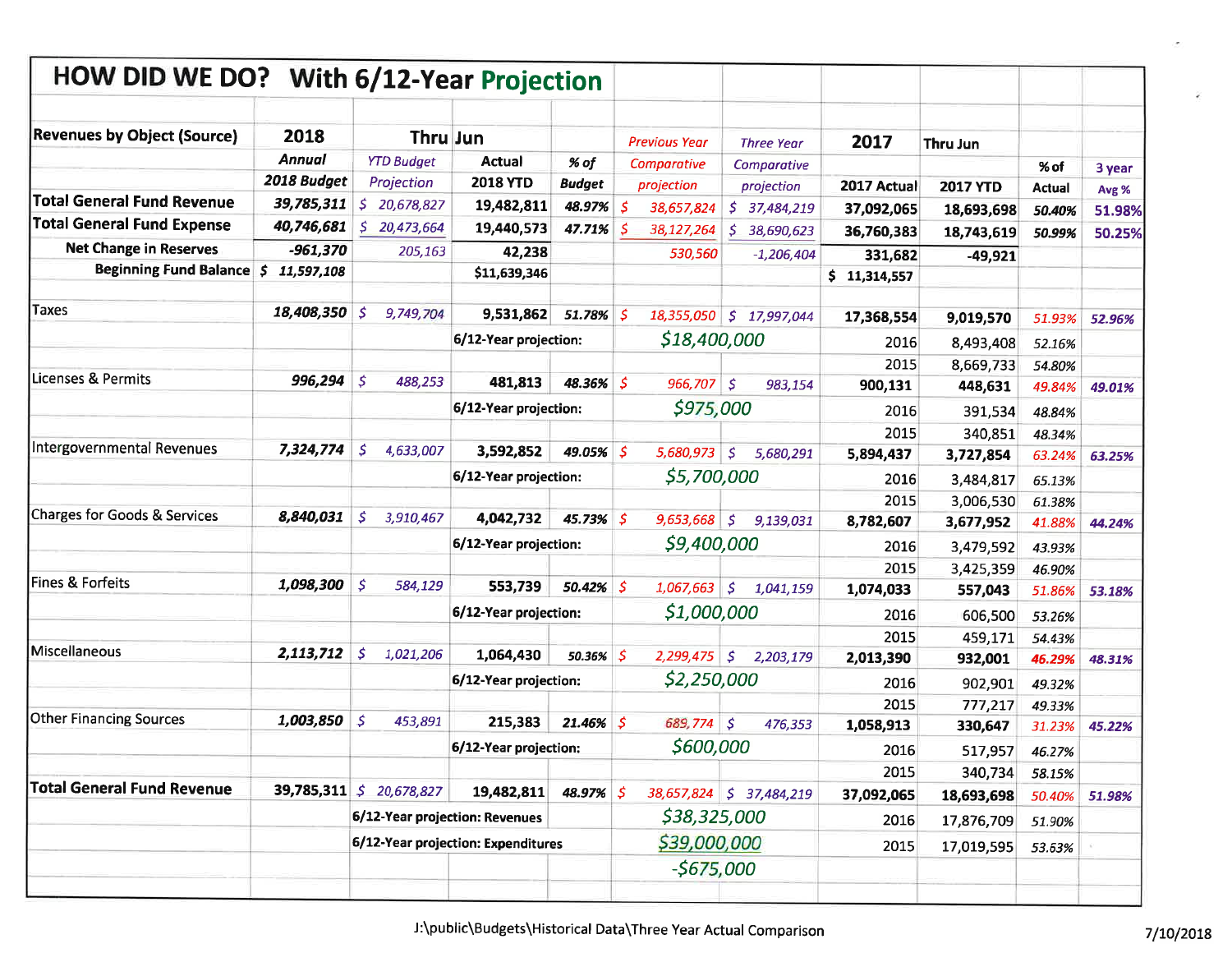| HOW DID WE DO? With 6/12-Year Projection |             |                                    |                       |               |    |                      |                           |              |                 |        |        |
|------------------------------------------|-------------|------------------------------------|-----------------------|---------------|----|----------------------|---------------------------|--------------|-----------------|--------|--------|
| <b>Expenditures by Object (Use)</b>      | 2018        | <b>Thru Jun</b>                    |                       |               |    | <b>Previous Year</b> | <b>Three Year</b>         | 2017         | Thru Jun        |        |        |
|                                          | Annual      | <b>YTD Budget</b>                  | <b>Actual</b>         | % of          |    | Comparative          | Comparative               |              |                 | % of   | 3 year |
|                                          | 2018 Budget | Projection                         | <b>2018 YTD</b>       | <b>Budget</b> |    | projection           | projection                | 2017 Actual  | <b>2017 YTD</b> | Actual | Avg %  |
| <b>Total General Fund Revenue</b>        | 39,785,311  | \$20,678,827                       | 19,482,811            | 48.97%        | Š. | 38,657,824           | \$37,484,219              | 37,092,065   | 18,693,698      | 50.40% | 51.98% |
| <b>Total General Fund Expense</b>        | 40,746,681  | \$20,473,664                       | 19,440,573            | 47.71%        | s. | 38,127,264           | S.<br>38,690,623          | 36,760,383   | 18,743,619      | 50.99% | 50.25% |
| <b>Net Change in Reserves</b>            | $-961,370$  | 205,163                            | 42,238                |               |    | 530,560              | $-1,206,404$              | 331,682      | $-49,921$       |        |        |
| Beginning Fund Balance \$ 11,597,108     |             |                                    | \$11,639,346          |               |    |                      |                           | \$11,314,557 |                 |        |        |
| lGeneral Fund Salaries                   | 20,272,658  | -S<br>9,946,359                    | s<br>9,551,734        | 47.12%        | S. | 19,390,927           | \$19,468,333              | 19,022,014   | 9,370,012       | 49.26% | 49.06% |
|                                          |             |                                    | 6/12-Year projection: |               |    | \$19,400,000         |                           | 2016         | 8,828,434       | 49.10% |        |
|                                          |             |                                    |                       |               |    |                      |                           | 2015         | 8,327,160       | 48.83% |        |
| General Fund Benefits                    | 8,131,307   | S.<br>3,993,386                    | 3,668,481 45.12% \$   |               |    | 7,527,602            | S.<br>7,469,738           | 6,713,086    | 3,271,537       | 48.73% | 49.11% |
|                                          |             |                                    | 6/12-Year projection: |               |    | \$7,900,000          |                           | 2016         | 3,076,731       | 49.59% |        |
|                                          |             |                                    |                       |               |    |                      |                           | 2015         | 2,873,188       | 49.01% |        |
| Supplies & Capital Improvements          | 1,775,765   | $\mathcal{S}$<br>814,189           | 742,398               | 41.81%        | S. | 1,613,205            | $\mathsf{S}$<br>1,619,188 | 1,429,922    | 658,051         | 46.02% | 45.85% |
|                                          |             |                                    | 6/12-Year projection: |               |    | \$1,610,000          |                           | 2016         | 598,003         | 38.99% |        |
|                                          |             |                                    |                       |               |    |                      |                           | 2015         | 684,042         | 52.54% |        |
| Contracted Services & Other              | 10,324,771  | Ŝ.<br>5,188,833                    | 5,263,780             | 50.98%        | 'S | 9,681,679            | \$10,473,901              | 9,062,734    | 4,927,269       | 54.37% | 50.26% |
|                                          |             |                                    | 6/12-Year projection: |               |    | \$9,850,000          |                           | 2016         | 3,198,830       | 43.45% |        |
|                                          |             |                                    |                       |               |    |                      |                           | 2015         | 3,720,911       | 52.95% |        |
| Interfund Payments & Transfers*          | 242,180     | S.<br>204,730                      | 214,180               | 88.44% \$     |    | 220,761              | -S<br>253,358             | 532,627      | 516,750         | 97.02% | 84.54% |
|                                          |             |                                    | 6/12-Year projection: |               |    | \$240,000            |                           | 2016         | 1,394,290       | 68.46% |        |
|                                          |             |                                    |                       |               |    |                      |                           | 2015         | 834,308         | 88.13% |        |
| <b>Total General Fund Expenditures</b>   | 40,746,681  | \$20,473,664                       | 19,440,573            | 47.71%        | s. | 38,127,264           | \$38,690,623              | 36,760,383   | 18,743,619      | 50.99% | 50.25% |
|                                          |             | 6/12-Year projection: Revenues     |                       |               |    | \$38,325,000         |                           | 2016         | 17,096,288      | 48.68% |        |
|                                          |             | 6/12-Year projection: Expenditures |                       |               |    | \$39,000,000         |                           | 2015         | 16,439,609      | 51.07% |        |
|                                          |             |                                    |                       |               |    | -\$675,000           |                           |              |                 |        |        |
|                                          |             |                                    |                       |               |    |                      |                           |              |                 |        |        |

 $\mathcal{L}_{\mathcal{I}}$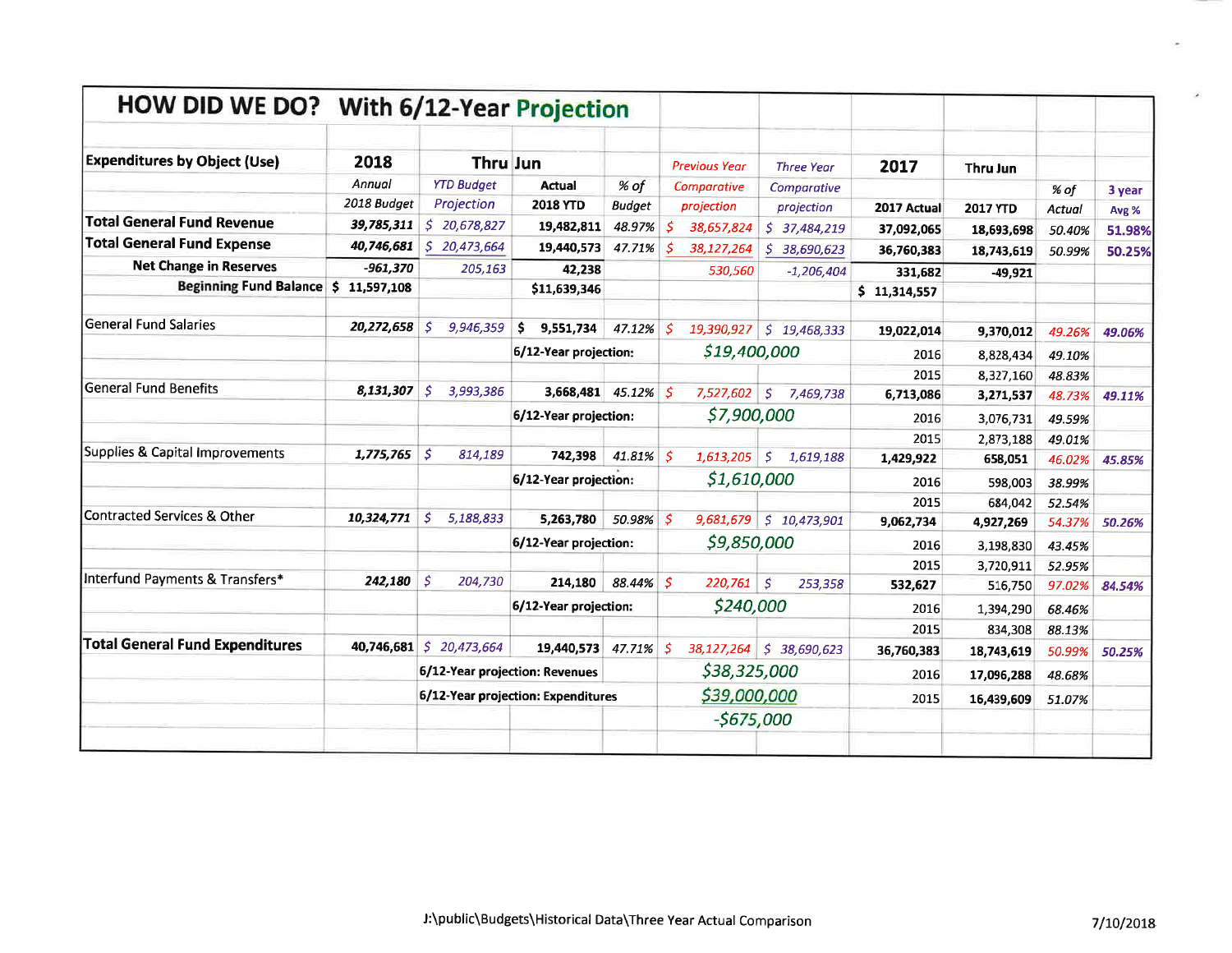| <b>Property Tax Revenue</b>                          | <b>JAN</b> | <b>FEB</b>                   | <b>MAR</b> | <b>APR</b> | MAY        | IJUN.   |         |            |            |                                                                        |            |             |              | Δ% from           | YTD \$\$        | <b>YTD</b> ratio            |
|------------------------------------------------------|------------|------------------------------|------------|------------|------------|---------|---------|------------|------------|------------------------------------------------------------------------|------------|-------------|--------------|-------------------|-----------------|-----------------------------|
| 2010                                                 | 31,658     | 27,173                       |            |            |            |         | JUL     | <b>AUG</b> | <b>SEP</b> | loct                                                                   | <b>NOV</b> | <b>DEC</b>  | <b>TOTAL</b> | prior yr          |                 | to Year End                 |
| 2011                                                 | 31,005     | 370,829                      | 748,019    | 2,681,562  | 1,469,020  | 103,322 | 59,247  | 67,070     | 198,843    | 2,525,931                                                              | 1.080.681  | 148,216     | 9,140,743    |                   | 4.53% 5,060,754 | 0.553648                    |
| 2012                                                 | 28,892     |                              | 516,063    | 3,175,352  | 1,039,916  | 72.456  | 47,859  | 166,687    | 205,508    | 2,644,293                                                              | 1,029,202  | 66,846      | 9,366,013    | 2.46%             |                 | 5,205,620 0.5557989         |
| 2013                                                 | 24,055     | 164,728                      | 769,949    | 3,208,888  | 1,098,291  | 61,329  | 67.497  | 63,178     | 201,964    | 2,846.387                                                              | 925,590    | 43,407      | 9,480,099    | 1.22%             |                 | 5,332,076 0.5624494         |
| 2014                                                 | 29,244     | 56.627                       | 874,546    | 3,323,131  | 1,172,919  | 72,406  | 55,567  | 55,152     | 303,077    | 3,038,959                                                              | 635,067    | 65,584      | 9,677,090    | 2.08%             |                 | 5,523,683 0.5708001         |
|                                                      |            | 220,202                      | 777,468    | 3,872,875  | 649,652    | 94,281  | 56.015  | 65,209     | 196,074    | 3,224,705                                                              | 589,821    | 86,178      | 9,861,724    | 1.91%             |                 | 5,643,723 0.5722856         |
| 2015                                                 | 36,793     | 248,343                      | 884,174    | 3,801,593  | 713,999    | 87,255  | 52,249  | 87.020     | 180,371    | 3,126,349                                                              | 671,995    | 46,349      | 9,936,489    | 0.76%             |                 | 5,772,157 0.5809051         |
| 2016                                                 | 32,227     | 124,067                      | 1,049,161  | 3,626,491  | 920,209    | 72,248  | 55,432  | 100,481    | 221,742    | 3,097,394                                                              | 729,185    | 57.341      | 10,085,979   |                   |                 | 1.50% 5,824,404 0.5774753   |
| 2017                                                 | 32,500     | 463,507                      | 839,939    | 3,520,093  | 1,042,997  | 81,731  | 63,355  | 75,729     | 214,262    | 3,304,024                                                              | 581.122    | 54,885      | 10,274,143   | 1.87%             |                 | 5,980,767 0.5821183         |
| 2018                                                 | 25,160     | 238,708                      | 900,642    | 3,855,498  | 915,832    | 66.105  |         |            |            |                                                                        |            |             | 6,001,945    | -41.58%           | 6,001,945       | 0.569435                    |
| Δ% from prior yr                                     | $-22.59%$  | $-46.80%$                    | $-12.83%$  | 3.38%      | 0.62%      |         |         |            |            | 0.35% Year-End projection based upon 8 year avg of thru Jun to actual: |            |             | 10,540,174   | Bgt= \$10,800,000 |                 |                             |
| <b>Sales Tax Revenue</b>                             |            |                              |            |            |            |         |         |            |            |                                                                        |            |             |              |                   |                 |                             |
|                                                      |            |                              |            |            |            |         |         |            |            |                                                                        |            |             |              | Δ% from           |                 |                             |
|                                                      | <b>JAN</b> | <b>FEB</b>                   | MAR        | <b>APR</b> | <b>MAY</b> | JUN     | IJUL    | laug.      | <b>SEP</b> | Іост                                                                   | NOV        | DEC         | <b>TOTAL</b> | prior yr          |                 |                             |
| 2010                                                 | 282,212    | 402,909                      | 259,376    | 292,666    | 374,595    | 309,408 | 317,521 | 414,967    | 390,021    | 372,563                                                                | 441,130    | 333,936     | 4,191,304    |                   | 6.01% 1,921,166 | 0.458369                    |
| 2011                                                 | 316.847    | 432.016                      | 272,445    | 270,824    | 355,360    | 350,419 | 340,951 | 390,301    | 364,162    | 388,761                                                                | 375,429    | 327,545     | 4,185,059    |                   |                 | -0.15% 1,997,911 0.4773913  |
| 2012                                                 | 305,463    | 408.630                      | 251,709    | 260,253    | 313,159    | 300.026 | 324,475 | 348.655    | 393,422    | 386.144                                                                | 387.365    | 349,388     | 4,028,689    | $-3.74%$          | 1,839,241       | 0.456536                    |
| 2013                                                 | 307,249    | 397,806                      | 287,810    | 303,006    | 335,031    | 325.944 | 355,440 | 433,966    | 416.014    | 411,045                                                                | 425,841    | 383,670     | 4,382,822    | 8.79%             |                 | 1,956,846 0.4464809         |
| 2014                                                 | 347,330    | 443,411                      | 311,292    | 299,204    | 365,345    | 345,273 | 370,063 | 445,487    | 452,726    | 427.085                                                                | 465.467    | 383,972     | 4,656,655    | 6.25%             |                 | 2,111,854 0.4535131         |
| 2015                                                 | 352,589    | 452,657                      | 311,628    | 319,879    | 390,190    | 398,102 | 420.853 | 503,487    | 375,925    | 364,011                                                                | 398,927    | 341,911     | 4,630,158    | $-0.57%$          |                 | 2,225,045 0.4805548         |
| 2016                                                 | 303,347    | 399,420                      | 253,856    | 273,800    | 354,571    | 394,908 | 422,073 | 515,407    | 508,241    | 512,792                                                                | 563,855    | 434,081     | 4,936,351    | 6.61%             | 1,979,901       | 0.401086                    |
| 2017                                                 | 418.938    | 524,093                      | 369,735    | 371,006    | 495,613    | 427,942 | 483,847 | 565,224    | 527,628    | 551,623                                                                | 619.852    | 475,650     | 5,831,152    |                   |                 | 18.13% 2,607,327 0.4471376  |
| 2018                                                 | 455,806    | 557,989                      | 433,600    | 379,975    | 529,112    | 468.504 |         |            |            |                                                                        |            |             | 2,824,985    |                   |                 | -51.55% 2,824,985 0.4526336 |
| Δ% from prior yr                                     | 8.80%      | 7.50%                        | 10.26%     | 8.53%      | 8.13%      |         |         |            |            | 8.35% Year-End projection based upon 8 year avg of thru Jun to actual: |            |             | 6,241,217    | Bgt=\$5,600,000   |                 |                             |
|                                                      |            | = .2% reduction in Sales Tax |            |            |            |         |         |            |            |                                                                        |            |             |              |                   |                 |                             |
|                                                      |            |                              |            |            |            |         |         |            |            |                                                                        |            |             |              |                   |                 |                             |
| Real Estate Excise Tax Revenue (County Portion Only) |            |                              |            |            |            |         |         |            |            |                                                                        |            |             |              | Δ% from           |                 |                             |
|                                                      | <b>JAN</b> | <b>IFEB</b>                  | <b>MAR</b> | APR        | <b>MAY</b> | liun.   | ljul    | laug       | <b>SEP</b> | loct                                                                   | <b>NOV</b> | <b>IDEC</b> | <b>TOTAL</b> | prior vr          |                 |                             |

统

 $\overline{\phantom{a}}$ 

|                  | <b>UMIV</b> | rco     | IMAR.    | IAPK.   | <b>IMAY</b> | IJUN    | IJUL    | <b>IAUG</b> | ISEP                                                                    | וספו    | <b>INOV</b> | <b>IDEC</b> | <b>TOTAL</b> | prior yr         |                             |
|------------------|-------------|---------|----------|---------|-------------|---------|---------|-------------|-------------------------------------------------------------------------|---------|-------------|-------------|--------------|------------------|-----------------------------|
| 2010             | 28,058      | 34,330  | 50.482   | 54,793  | 71,135      | 87.042  | 46,361  | 71,445      | 67,969                                                                  | 373,082 | 61,558      | 75,473      | 1,021,727    | 51.36%           | 325,839 0.318910            |
| 2011             | 40,795      | 41,343  | 59,016   | 49,522  | 50,209      | 47,272  | 64,464  | 56,242      | 47.584                                                                  | 43.856  | 53,044      | 61,949      | 615.295      | $-39.78%$        | 288,157 0.4683236           |
| 2012             | 25,575      | 40.628  | 39,732   | 51,320  | 84,521      | 869,414 | 62,760  | 101.027     | 63,852                                                                  | 91,235  | 29,152      | 45,791      | 1,505,006    |                  | 144.60% 1,111,190 0.7383289 |
| 2013             | 91,740      | 35,837  | 70,874   | 39,127  | 76,575      | 64,956  | 113,321 | 73,723      | 47.824                                                                  | 187,367 | 75,490      | 70,159      | 946,991      | $-37.08%$        | 379,107 0.4003281           |
| 2014             | 246,799     | 43,971  | 53,385   | 91,984  | 91,428      | 71,927  | 124,235 | 96,936      | 99,915                                                                  | 217,636 | 41,378      | 97,351      | 1,276,944    | 34.84%           | 599,493 0.4694749           |
| 2015             | 75,599      | 92.182  | 87,601   | 109.262 | 93.101      | 129,447 | 129,947 | 148.103     | 125,288                                                                 | 187,692 | 114.863     | 89,524      | 1,382,610    | 8.27%            | 587.192 0.4246985           |
| 2016             | 59,371      | 94.369  | 111,344  | 115,601 | 194,136     | 178.191 | 133,725 | 204,481     | 119,992                                                                 | 183,993 | 121.812     | 147,098     | 1,664,114    | 20.36%           | 753,012 0.4525005           |
| 2017             | 106,236     | 95,807  | 124,087  | 126,290 | 185,533     | 185,378 | 175.795 | 211,260     | 166,789                                                                 | 170,926 | 165,329     | 173,542     | 1,886,971    | 13.39%           | 823,331<br>0.436324         |
| 2018             | 89,703      | 121,317 | 101.690  | 198,482 | 203,965     | 265,883 |         |             |                                                                         |         |             |             | 981,039      | $-48.01%$        | 981,039 0.4636111           |
| Δ% from prior yr | $-15.56%$   | 4.44%   | $-4.12%$ | 12.99%  | 12.10%      |         |         |             | 19.15% Year-End projection based upon 8 year avg of thru Jun to actual: |         |             |             | 2,116,081    | Bgt= \$1,650,000 |                             |

|                  | <b>JAN</b> | <b>IFEB</b> | <b>IMAR</b> | <b>JAPR</b> | <b>MAY</b> | <b>JUN</b> | JJUL   | laug.  | <b>ISEP</b> | loct                                                                    | INOV   | <b>IDEC</b> | <b>TOTAL</b> | Δ% from        |                   |                  |
|------------------|------------|-------------|-------------|-------------|------------|------------|--------|--------|-------------|-------------------------------------------------------------------------|--------|-------------|--------------|----------------|-------------------|------------------|
| 2010             | 91,269     | 125,058     | 91,555      | 96,735      | 84,312     | 106,260    |        |        |             |                                                                         |        |             |              | prior yr       |                   |                  |
|                  |            |             |             |             |            |            | 2,490  | 31,968 | 88,591      | 17,837                                                                  | 53,801 | 34,484      | 824.360      | -40.29%        | 595,190           | 0.722002         |
| 2011             | 52,282     | 19.874      | 96.166      | 11,283      | 23,074     | 23,859     | 8,243  | 31,463 | 9,903       | 29,413                                                                  | 12,480 | 28.347      | 346,387      | $-57.98%$      | 226,537 0.6540009 |                  |
| 2012             | 2.725      | 9,024       | 14.760      | 32.179      | 9,022      | 8,817      | 30,889 | 23,258 | 10,396      | 39,298                                                                  | 10,206 | 175,695     | 366.269      | 5.74%          |                   | 76,526 0.2089347 |
| 2013             | (38)       | 10,191      | 9,552       | 13,566      | 9,593      | 9,894      | 15,428 | 18,006 | 8,186       | 29,004                                                                  | 13,072 | 182,355     | 318,809      | $-12.96%$      |                   | 52.758 0.1654836 |
| 2014             | 1,198      | 9,687       | 14,598      | 12,090      | 8,383      | 12,218     | 6.185  | 15,729 | 17,157      | 15,478                                                                  | 6,399  | 165,083     | 284,205      | $-10.85%$      |                   | 58,173 0.2046886 |
| 2015             | 17,276     | 24,235      | 24,159      | 24,781      | 28,368     | 30,490     | 28,302 | 28,065 | 28,349      | 29,096                                                                  | 29,563 | 41,531      | 334,217      | 17.60%         | 149,309 0.4467442 |                  |
| 2016             | 23,583     | 32,915      | 32,648      | 34,653      | 36,697     | 39,067     | 36,928 | 36,601 | 35,776      | 37,104                                                                  | 35,993 | 20,011      | 401,975      | 20.27%         | 199.561 0.4964522 |                  |
| 2017             | 27,338     | 40.175      | 38,248      | 40.127      | 51,077     | 55.537     | 56,151 | 55,593 | 56,186      | 65,848                                                                  | 57,801 | 33,270      | 577,351      | 43.63%         | 252,502 0.4373452 |                  |
| 2018             | 42,390     | 56,844      | 54,971      | 58,209      | 69,892     | 102,794    |        |        |             |                                                                         |        |             | 385,101      | $-33.30%$      | 385,101           | 0.460181         |
| Δ% from prior yr | 55.06%     | 46.99%      | 45.81%      | 45.60%      | 43.33%     |            |        |        |             | 52.51% Year-End projection based upon 3 year avg of thru Jun to actual: |        |             | 836,847      | Bgt= \$850,000 |                   |                  |